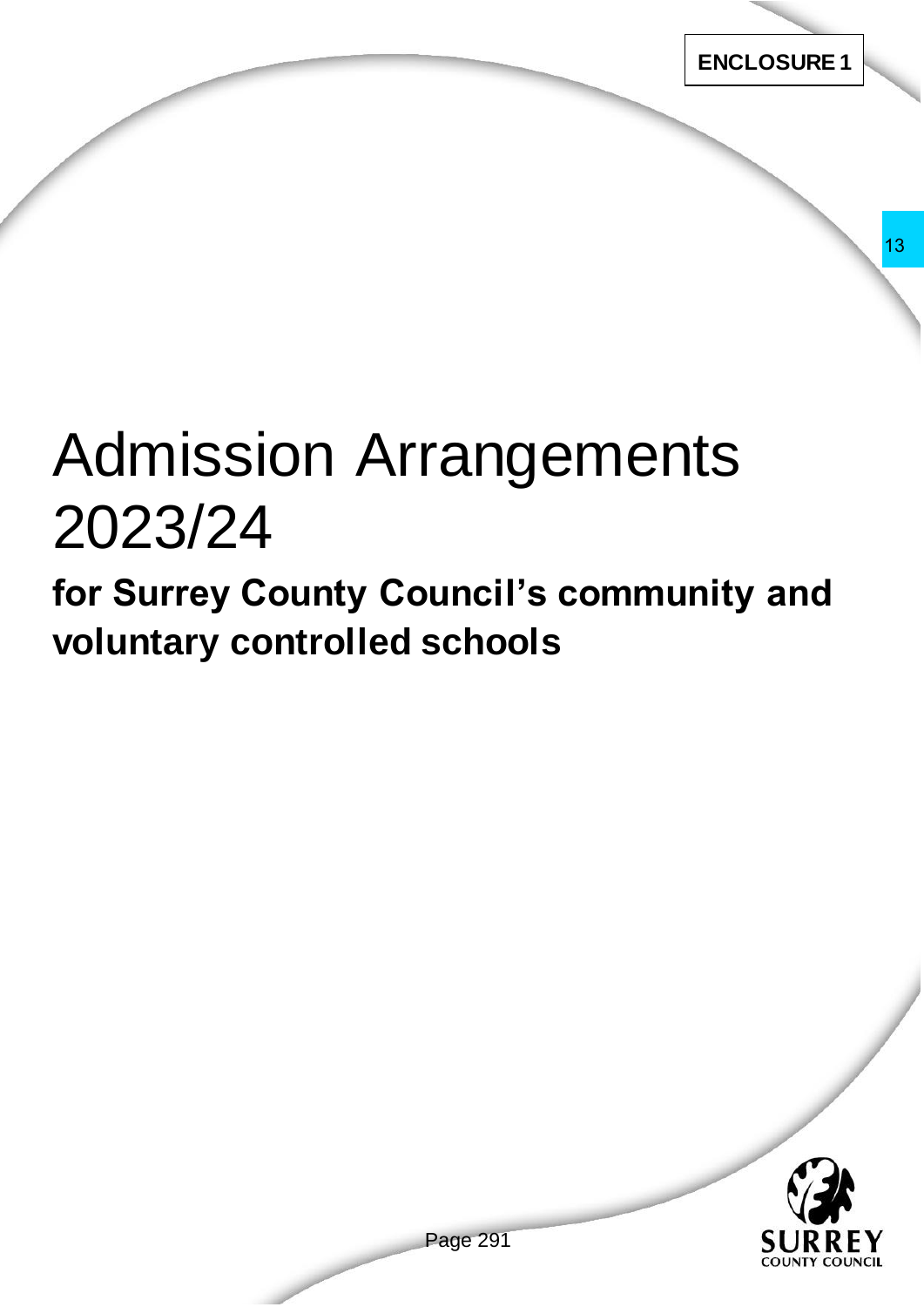# **Admission arrangements for Surrey County Council's community and voluntary controlled schools 2023/24**

This document sets out Surrey County Council's admission arrangements for community and voluntary controlled schools in 2023/24.

### **Contents**

| 13 | <b>UUILGILS</b>                                                                                     |                                                                         |  |
|----|-----------------------------------------------------------------------------------------------------|-------------------------------------------------------------------------|--|
|    | 1.                                                                                                  |                                                                         |  |
|    | 2.                                                                                                  |                                                                         |  |
|    | 3.                                                                                                  |                                                                         |  |
|    | 4.                                                                                                  |                                                                         |  |
|    | 5.                                                                                                  |                                                                         |  |
|    | 6.                                                                                                  |                                                                         |  |
|    | 7.                                                                                                  |                                                                         |  |
|    | 8.                                                                                                  |                                                                         |  |
|    | 9.                                                                                                  |                                                                         |  |
|    | 10.                                                                                                 |                                                                         |  |
|    | 11.                                                                                                 |                                                                         |  |
|    | 12.                                                                                                 |                                                                         |  |
|    | 13.                                                                                                 |                                                                         |  |
|    | 14.                                                                                                 |                                                                         |  |
|    | 15. Tie breaker and the admission of twins, triplets, other multiple births or siblings born in the |                                                                         |  |
|    | 16.                                                                                                 |                                                                         |  |
|    | 17.                                                                                                 |                                                                         |  |
|    | 18.                                                                                                 |                                                                         |  |
|    | 19.                                                                                                 | The admission of children outside of their chronological year group  13 |  |
|    | 21.                                                                                                 |                                                                         |  |
|    |                                                                                                     |                                                                         |  |
|    |                                                                                                     | Page 292                                                                |  |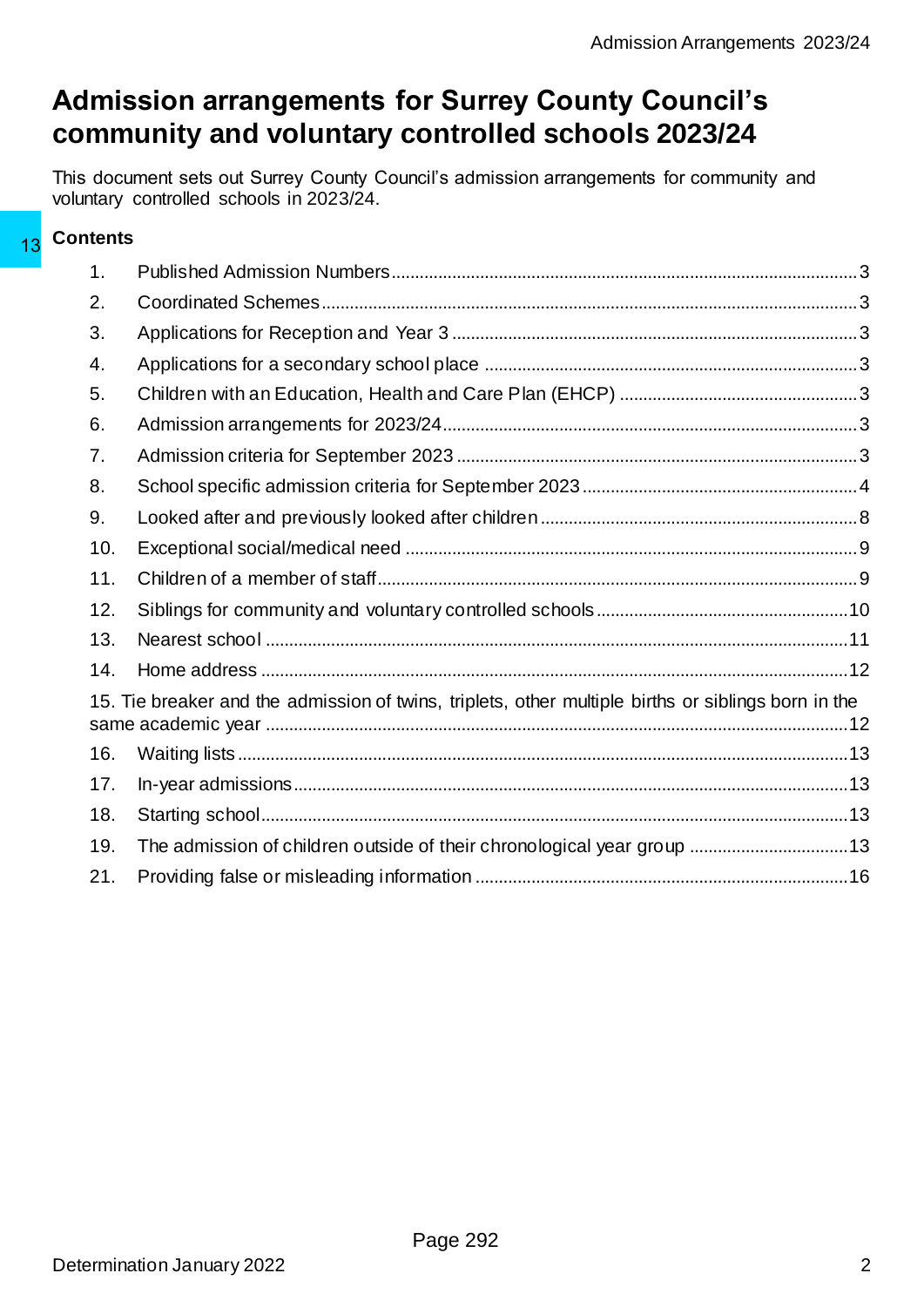# <span id="page-2-0"></span>**1. Published Admission Numbers**

The Published Admission Numbers for initial entry to Surrey's community and voluntary controlled schools in September 2023 are set out in Appendix 1.

# <span id="page-2-1"></span>**2. Coordinated Schemes**

Applications will be managed in accordance with Surrey's coordinated schemes on primary and secondary admission. Please see Surrey's coordinated schemes for further details regarding applications, processing, offers, late applications, post-offer and waiting lists.

# <span id="page-2-2"></span>**3. Applications for Reception and Year 3**

Applications for Reception and applications for a Year 3 place at schools which have a published admission number for Year 3, must be made by 15 January 2023. Places at Surrey schools will be offered on the basis of the preferences that are shown on the application form. Applicants will be asked to rank up to four Reception or Year 3 preferences and these will be considered under an equal preference system. Surrey's coordinated schemes for further details<br>13 Year 3 post-offer and waiting lists.<br>13 Year 3 post-offer and waiting lists.<br>19 Year 3<br>19 Ne in the metal by 15 January 2023. Places at<br>3, must be made by 15 January 2023

# <span id="page-2-3"></span>**4. Applications for a secondary school place**

Applications for a Secondary school place must be made by 31 October 2022. Places at Surrey secondary schools will be offered on the basis of the preferences that are shown on the application form. Applicants will be asked to rank up to six preferences and these will be considered under an equal preference system.

# <span id="page-2-4"></span>**5. Children with an Education, Health and Care Plan (EHCP)**

Children with an EHCP that names a school will be allocated a place before other children are considered. In this way, the number of places available will be reduced by the number of children with an EHCP that has named the school.

# <span id="page-2-5"></span>**6. Admission arrangements for 2023/24**

For the majority of Surrey's community and voluntary controlled schools the admission arrangements are set out in section 7 below. Where there are local variations these are set out by area and by school in section 8.

# <span id="page-2-6"></span>**7. Admission criteria for September 2023**

Other than for schools listed in section 8, when a community or voluntary controlled school is over-subscribed for any year group, applications for entry in 2023/24 will be ranked in the following order:

#### **First criterion: Looked after and previously looked after children**

See section 9 for information relating to looked after and previously looked after children.

#### **Second criterion: Exceptional social/medical need**

See section 10 for information relating to exceptional social/medical need. **A supplementary information form (Appendix 6) must be completed and returned by the application closing date for all applicants wishing to apply under this criterion.**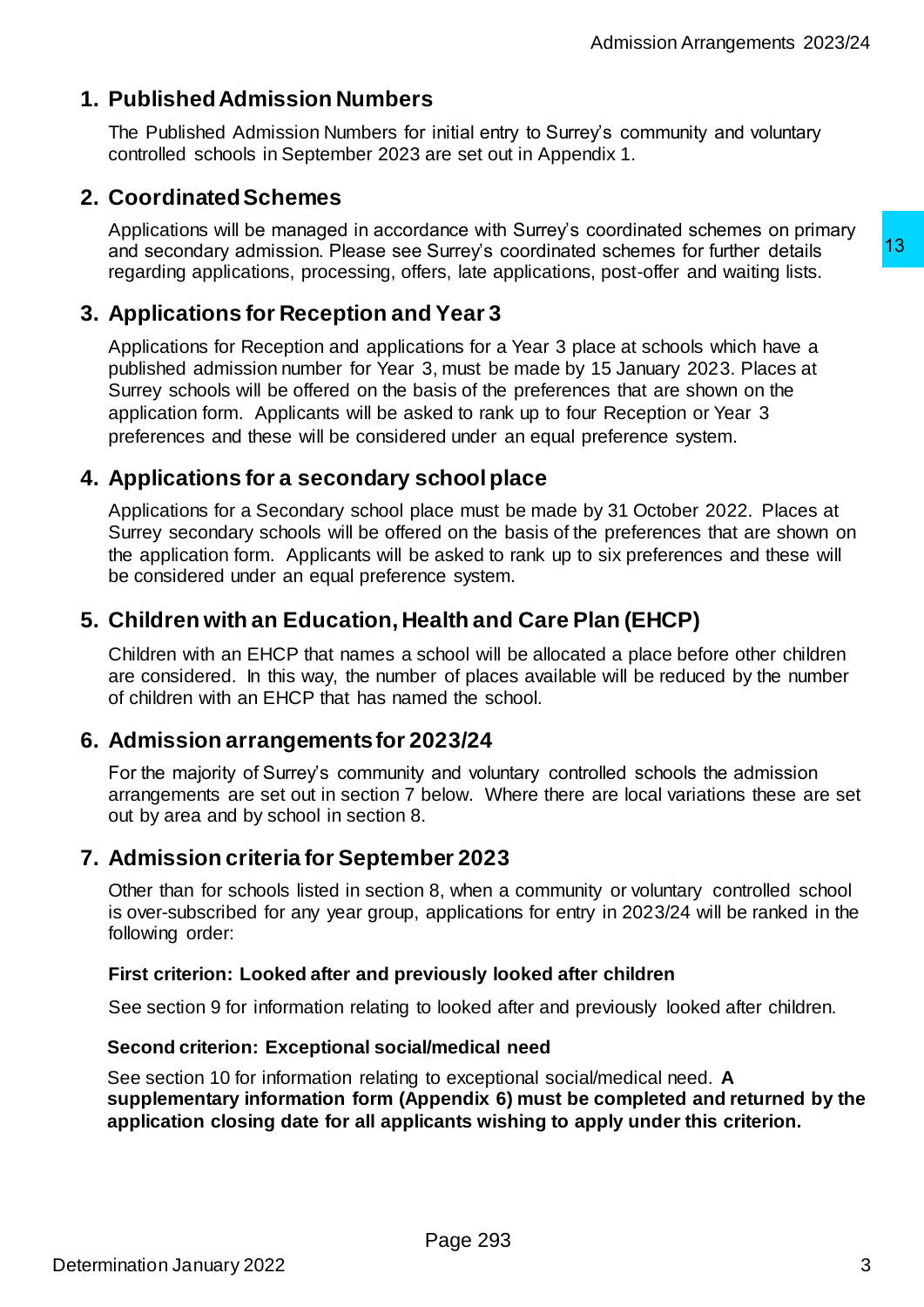#### **Third criterion: Children of a member of staff**

See section 11 for information relating to children of a member of staff. A supplementary information form (Appendix 7) must be completed and returned by the application closing date for all applicants wishing to apply under this criterion.

#### **Fourth criterion: Children who are expected to have a sibling at the school or at an infant/ junior school which will operate shared sibling priority for admission at the time of the child's admission**

See Appendix 2 for infant/junior schools that will operate shared sibling priority for admission for the purpose of this criterion. See section 12 for information relating to siblings.

#### **Fifth criterion: Any other children**

Remaining places will be offered on the basis of nearness to the school measured in a straight line from the address point of the child's home address, as set by Ordnance Survey to the nearest official school gate for pupils to use. See section 14 for information on the definition of home address. See section 15 for information on tie breakers. 13<br>
time of the child's admission<br>
See Appendix 2 for infant/juntor schools that will<br>
for the purpose of this critician. See section 12<br>
Fifth criterion: Any other children<br>
Remaining places will be offered on the basis o

# <span id="page-3-0"></span>**8. School specific admission criteria for September 2023**

When a school named below is over-subscribed for any year group, applications for entry in 2023/24 will be ranked in criteria order.

In considering local admission arrangements, see sections 9 to 15 for more information on:

- Looked after and previously looked after children
- Exceptional social/medical need
- Children of a member of staff
- Siblings
- Nearest school
- Home address
- Tie breakers

### **a) Epsom & Ewell**

#### **Southfield Park Primary School:**

- 1. Looked after and previously looked after children
- 2. Exceptional social/medical need
- 3. Children of a member of staff
- 4. Siblings
- 5. Children living in the defined catchment area of the school (see Appendix 4 for catchment map). If the number of children who qualify under this criterion is greater than the number of places remaining available at the school, places under this criterion will be offered to those living the furthest distance from the school, measured in a straight line.
- 6. Children for whom Southfield Park Primary School is their nearest school
- 7. Any other children

#### **Stamford Green Primary School:**

- 1. Looked after and previously looked after children
- 2. Exceptional social/medical need
- 3. Children of a member of staff
- 4. Siblings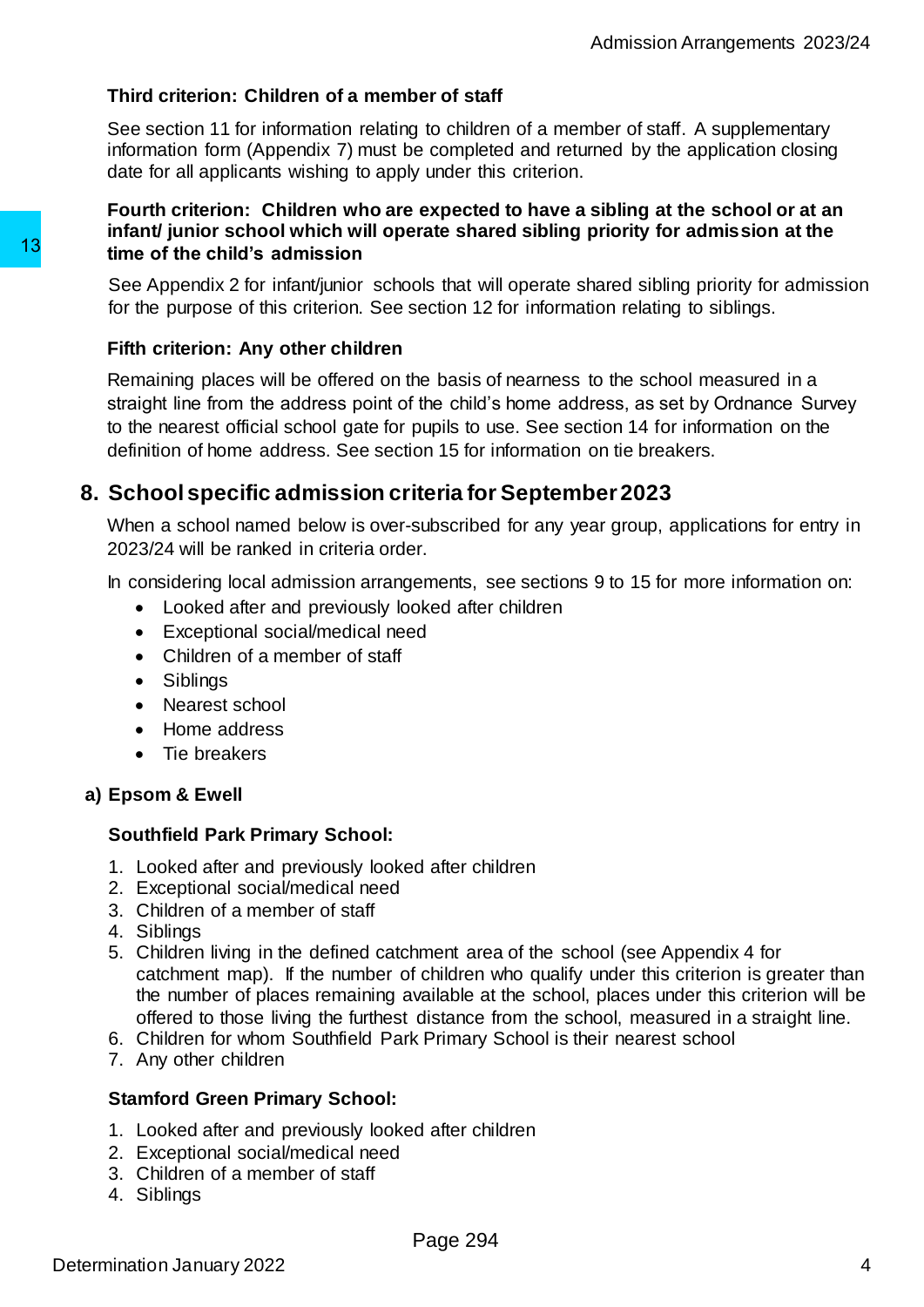- 5. Children for whom Stamford Green Primary School is their nearest school
- 6. Any other children

#### **Wallace Fields Junior School:**

- 1. Looked after and previously looked after children
- 2. Exceptional social/medical need
- 3. Children of a member of staff
- **4. Children who will have a sibling at Wallace Fields Infant School or Wallace Fields Junior School on the date of their admission**
- **5. \*Children attending Wallace Fields Infant School**
- 6. Any other children

\* Criterion 5 will only apply to children who attend Wallace Fields Infant School in Year 2 and will not be applied once a child has left this school

If the number of children who qualify under any criterion is greater than the number of places remaining available at the school, any remaining places will be offered to children who meet the criterion on the basis of proximity of the child's home address to the nearest official school gate at either Wallace Fields Infant School or Wallace Fields Junior School, with children living nearest receiving the greater priority. r admission<br>Tradmission<br>Tradmission<br>Tradmission attend Wallace Fields Infant School in Year 2 and<br>this school<br>who attend Wallace Fields Infant School in Year 2 and<br>this school<br>that any oritetion is greater than the number

#### **c) Guildford**

#### **Walsh C of E Junior School:**

- 1. Looked after and previously looked after children
- 2. Exceptional social/medical need
- 3. Children of a member of staff
- 4. \*Children attending Walsh Memorial C of E (Controlled) Infant School
- 5. Siblings not admitted under 3 above
- 6. \*Children attending St Paul's CofE Infant School (Tongham)
- 7. Any other children

\* Criteria 4 and 6 will only apply to children who attend Walsh Memorial CofE (Controlled) or St Paul's CofE infant schools (as applicable) in Year 2 and will not be applied once a child has left these schools

#### **Worplesdon Primary School at 7+:**

- 1. Looked after and previously looked after children
- 2. Exceptional social/medical need
- 3. Children of a member of staff
- 4. Siblings
- 5. \*Children attending Wood Street Infant School
- 6. Any other children

\* Criterion 5 will only apply to children who attend Wood Street Infant School in Year 2 and will not be applied once a child has left this school

#### **d) Mole Valley**

#### **The Dawnay School at 7+:**

- 1. Looked after and previously looked after children
- 2. Exceptional social/medical need
- 3. Children of a member of staff
- 4. Siblings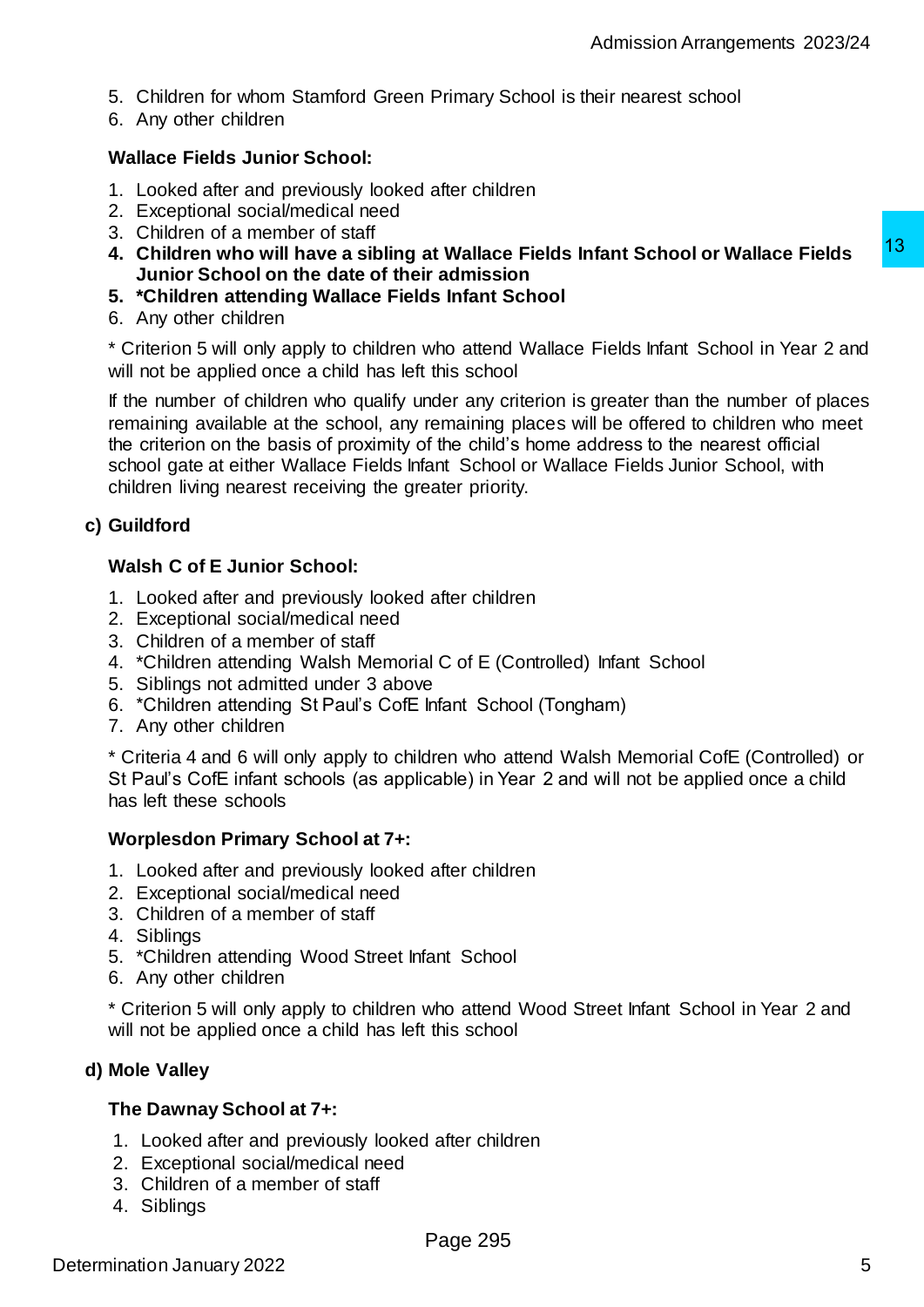- 5. \*Children attending Polesden Lacey Infant School
- 6. Any other children

\* Criterion 5 will only apply to children who attend Polesden Lacey Infant School in Year 2 and will not be applied once a child has left this school

#### **St Martin's C of E Primary School at 7+:**

- 1. Looked after and previously looked after children
- 2. Exceptional social/medical need
- 3. Children of a member of staff
- 4. Siblings
- 5. \*Children attending St Michael's CofE (Aided) Infant School
- 6. Any other children

\* Criterion 5 will only apply to children who attend St Michael's CofE (Aided) Infant School in Year 2 and will not be applied once a child has left this school

#### **e) Reigate & Banstead**

#### **Banstead Community Junior School:**

- 1. Looked after and previously looked after children
- 2. Exceptional social/medical need
- 3. Children of a member of staff
- 4. \*Children attending Banstead Infant School
- 5. Siblings not admitted under 3 above
- 6. Any other children

\* Criterion 4 will only apply to children who attend Banstead Infant School in Year 2 and will not be applied once a child has left this school

#### **Earlswood Junior School:**

- 1. Looked after and previously looked after children
- 2. Exceptional social/medical need
- 3. Children of a member of staff
- 4. \*Children attending Earlswood Infant School
- 5. Siblings not admitted under 3 above
- 6. Any other children

\* Criterion 4 will only apply to children who attend Earlswood Infant School in Year 2 and will not be applied once a child has left this school

#### **Meath Green Junior:**

- 1. Looked after and previously looked after children
- 2. Exceptional social/medical need
- 3. Children of a member of staff
- 4. \*Children attending Meath Green Infant School
- 5. Siblings not admitted under 3 above
- 6. Any other children

\* Criterion 4 will only apply to children who attend Meath Green Infant school in Year 2 and will not be applied once a child has left this school 1. Looked after and previously looked after children<br>
2. Exceptional social/medical need<br>
3. Children of a member of staff<br>
4. Siblings<br>
5. "Children attending St Michael's Coffe (Aidee<br>
6. Any other children<br>
\* Criterion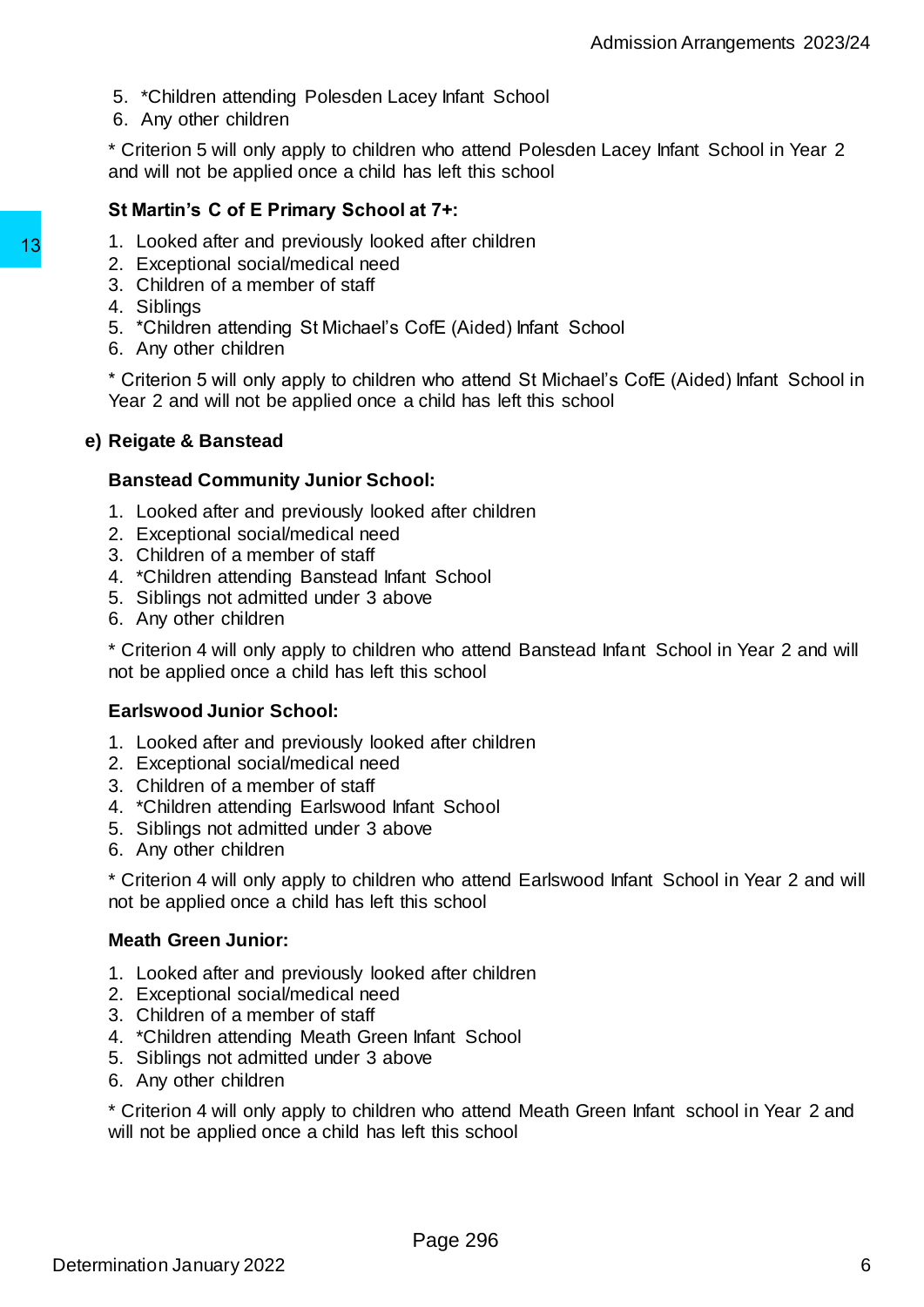#### **Reigate Priory School:**

- 1. Looked after and previously looked after children
- 2. Exceptional social/medical need
- 3. Children of a member of staff
- 4. Siblings
- 5. \*Children attending Dovers Green or Holmesdale Community Infant schools
- 6. Any other children

\* Criteria 5 will only apply to children who attend Dovers Green or Holmesdale Community infant schools in Year 2 and will not be applied once a child has left these schools

**If the number of children who qualify under any criterion is greater than the number of places remaining available at the school, any remaining places will be offered to children who meet the criterion on the basis of proximity of the child's home address to the front door of the Reigate Priory building in Priory Park, Reigate, with children living nearest receiving the greater priority.** the attend Dovers Green or Holmesdale Community<br>applied once a child has left these schools<br>y under any criterion is greater than the number<br>school, any remaining places will be offered to<br>be basis of proximity of the chil

#### **Walton on the Hill Primary School:**

- 1. Looked after and previously looked after children
- 2. Exceptional social/medical need
- 3. Children of a member of staff
- 4. Siblings
- **5. Children living in the defined catchment area of the school (see Appendix 5 for catchment map)**
- 6. Any other children

#### **f) Runnymede**

#### **St Ann's Heath Junior School:**

- 1. Looked after and previously looked after children
- 2. Exceptional social/medical need
- 3. Children of a member of staff
- 4. Siblings
- 5. \*Children attending Trumps Green or Meadowcroft infant schools
- 6. Any other children

\* Criterion 5 will only apply to children who attend Trumps Green or Meadowcroft infant schools in Year 2 and will not be applied once a child has left these schools

#### **g) Spelthorne**

#### **Chennestone Primary Community School at 7+:**

- 1. Looked after and previously looked after children
- 2. Exceptional social/medical need
- 3. Children of a member of staff
- 4. Siblings
- 5. \*Children attending Beauclerc Infant School
- 6. Any other children

\* Criterion 5 will only apply to children who attend Beauclerc Infant School in Year 2 and will not be applied once a child has left this school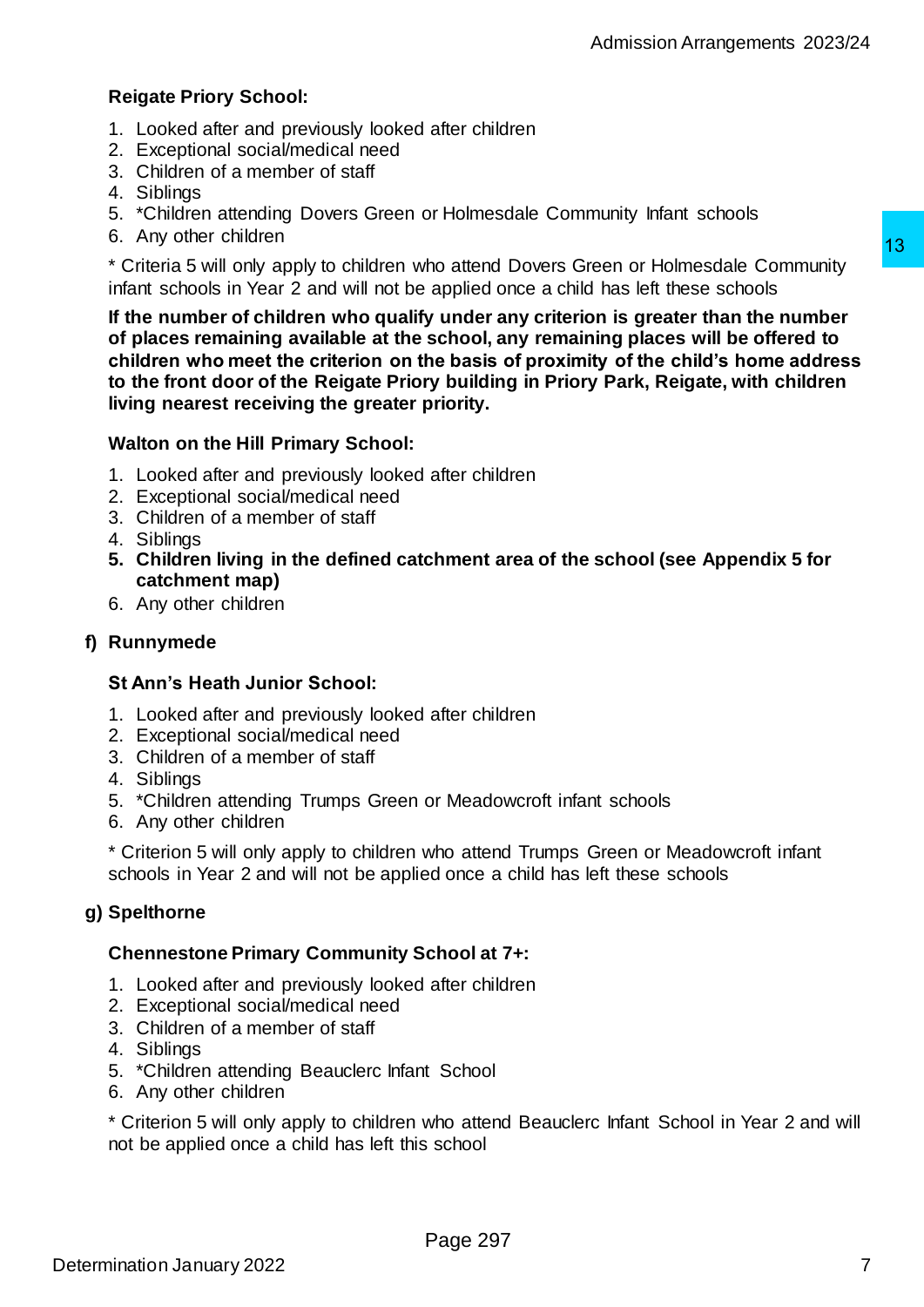#### **h) Waverley**

#### **Shottermill Junior School:**

- 1. Looked after and previously looked after children
- 2. Exceptional social/medical need
- 3. Children of a member of staff
- 4. \*Children attending Shottermill Infant School
- 5. Siblings not admitted under 3 above
- 6. Any other children

\* Criterion 4 will only apply to children who attend Shottermill Infant School in Year 2 and will not be applied once a child has left this school

#### **William Cobbett Primary School at 7+:**

- 1. Looked after and previously looked after children
- 2. Exceptional social/medical need
- 3. Children of a member of staff
- 4. Siblings
- 5. \*Children attending Badshot Lea Village or Folly Hill infant schools
- 6. Any other children

\* Criterion 5 will only apply to children who attend Badshot Lea Village or Folly Hill infant schools in Year 2 and will not be applied once a child has left these schools

### **i) Woking**

West Byfleet Junior School:

- 1. Looked after and previously looked after children
- 2. Exceptional social/medical need
- 3. Children of a member of staff
- 4. \*Children attending West Byfleet Infant School
- 5. Siblings not admitted under 3 above
- 6. Any other children

\* Criterion 4 will only apply to children who attend West Byfleet Infant School in Year 2 and will not be applied once a child has left this school

# <span id="page-7-0"></span>**9. Looked after and previously looked after children**

Within the admission arrangements for all community and voluntary controlled schools, looked after and previously looked after children will receive the top priority for a place. Looked after and previously looked after children will be considered to be:

- children who are in the care of a local authority or provided with accommodation by a local authority in accordance with Section 22 of the Children Act 1989, e.g. fostered or living in a children's home, at the time an application for a school is made; and
- children who have previously been in the care of a local authority or provided with accommodation by a local authority in accordance with Section 22 of the Children Act 1989 and who have left that care through adoption, a child arrangements order (in accordance with Section 8 of the Children Act 1989 and as amended by the Children and Families Act 2014) or special guardianship order (in accordance with Section 14A of the Children Act 1989). 13<br>
5. Siblings not admitted under 3 above<br>
6. Any other children<br>
6. Criterion 4 will only apply to children who atter<br>
the criterion 4 will only apply to children who atter<br>
1. Looked after and previously looked after c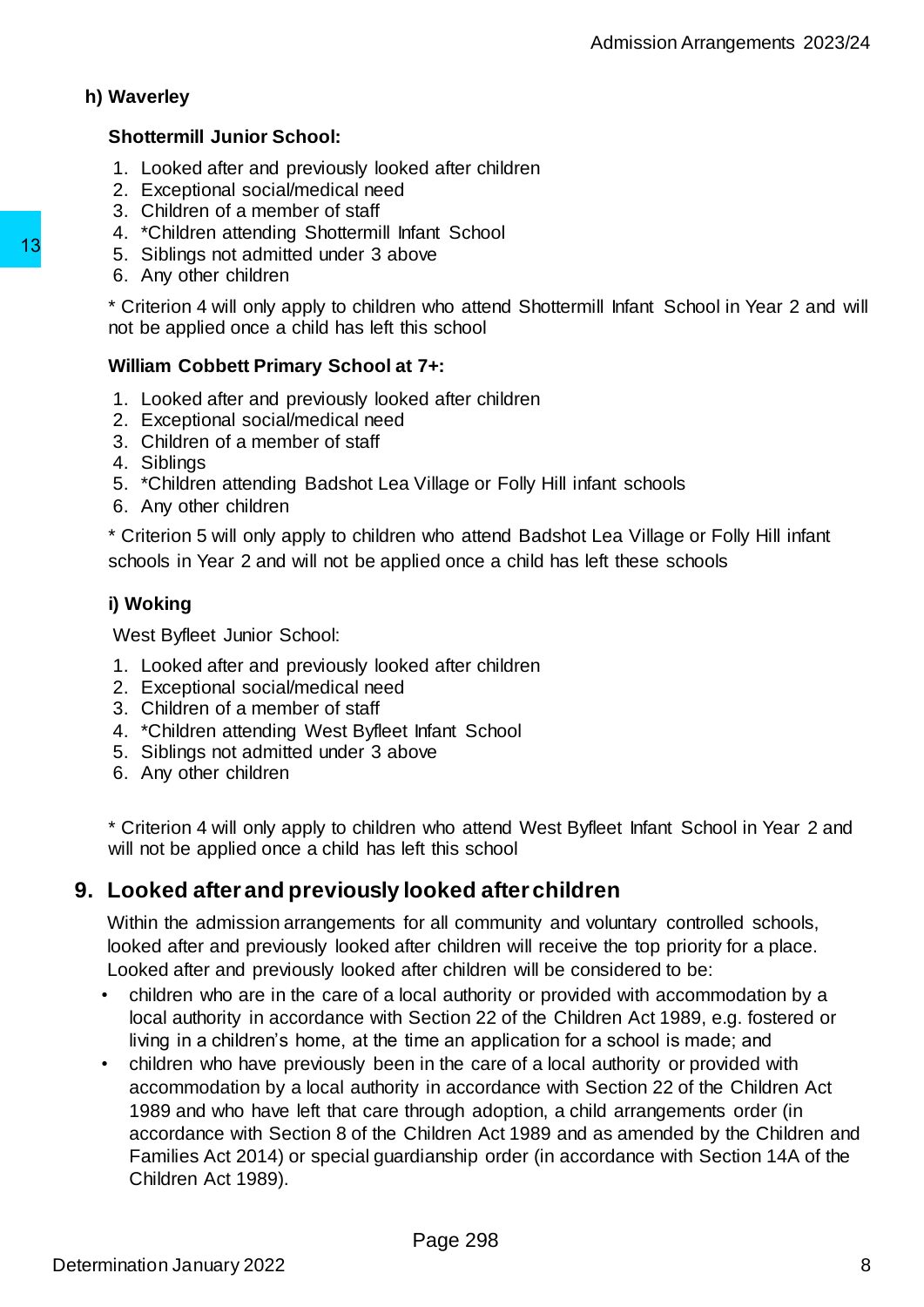• children who appear (to the local authority) to have been in state care outside of England and ceased to be in state care as a result of being adopted. A child will be regarded as having been in state care outside of England if they were accommodated by a public authority, a religious organisation or any other provider of care whose sole purpose is to benefit society. The parent/carer will need to provide evidence to demonstrate that the child was in state care outside of England and left that care as a result of being adopted

Places will be allocated under this criterion when places are first offered at a school and the local authority may also ask schools to admit over their published admission number at other times under this criterion.

# <span id="page-8-0"></span>**10.Exceptional social/medical need**

Occasionally there will be a very small number of children for whom exceptional social or medical circumstances apply which will warrant a placement at a particular school. The exceptional social or medical circumstances might relate to either the child or the parent/carer.

#### **A supplementary information form (Appendix 6) must be completed and returned by the application closing date for all applicants wishing to apply under this criterion.**

Supporting evidence from a professional is also required such as a doctor and/or consultant for medical cases or a social worker, health professional, housing officer, the police or probation officer for other social circumstances. This evidence must confirm the circumstances of the case and must set out why the child should attend a particular school and why no other school could meet the child's needs.

Providing evidence does not guarantee that a child will be given priority at a particular school and in each case a decision will be made based on the merits of the case and whether the evidence demonstrates that a placement should be made at one particular school above any other.

Common medical conditions and allergies can usually be supported in all mainstream schools, therefore priority under a school's exceptional medical criterion would not normally be given for these. Some mainstream schools have units attached which provide specialist provision for children with an education, health and care plan which names the school. The facilities in these units are not normally available to children in the mainstream school and as such priority under a school's exceptional social or medical criterion would not normally be agreed for a mainstream place on the basis of a specialist unit being attached to the school. rion when places are first offered at a school and the<br>admit over their published admission number at other<br>admit over their published admission number at other<br>admit a pacement at a particular school. The<br>number of childr

In addition, routine child minding arrangements would not normally be considered to be an exceptional social reason for placement at a particular school.

Places may be allocated under this criterion when places are first offered at a school and the local authority may also ask schools to admit over their published admission number at other times under this criterion.

# <span id="page-8-1"></span>**11.Children of a member of staff**

Priority will be given to a child if their parent is a permanent member of staff at the school and meets either or both of the following circumstances:

a) the member of staff has been employed at the school for two or more years at the time at which the application for admission to the school is made, **on a full or part time basis**; and/or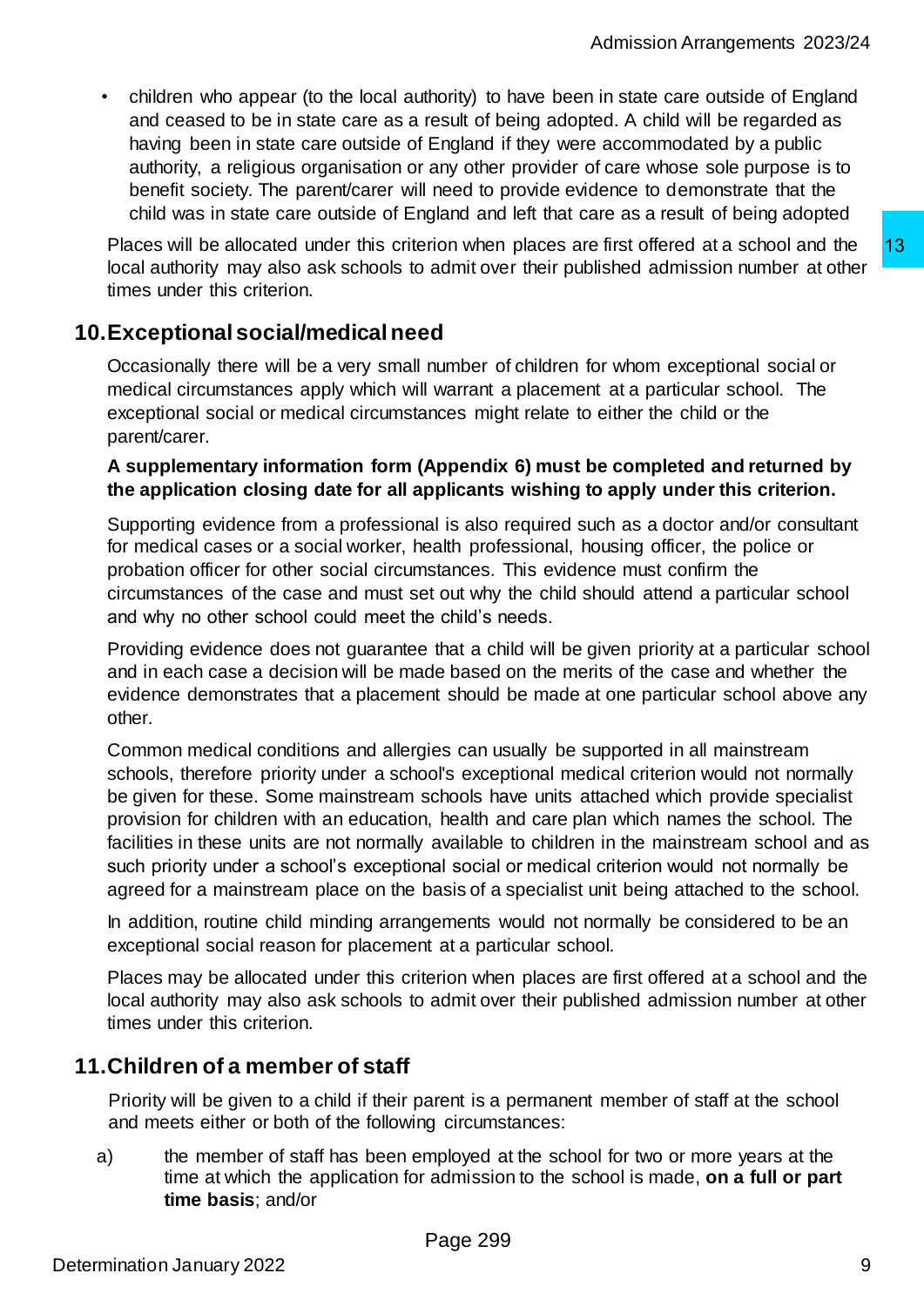b) the member of staff is recruited to fill a vacant post for which there is a demonstrable skill shortage.

**A person will be considered to be a child's parent for the purpose of this criterion if they are living in the same family unit as the child at the same address and are:**

- **their mother or father:**
- **any other person who has parental responsibility, such as an adoptive parent, step-parent, a special guardian or person named in a child arrangements order**
- **any other person who does not have parental responsibility but otherwise has the care of the child, such as a foster carer.**

A supplementary information form (Appendix 7) must be completed and returned by the application closing date for all applicants wishing to apply under this criterion.

For applications made as part of a normal intake, the length of employment will be considered as of the closing date for applications. For in year applications and for the purpose of maintaining a waiting list, the length of employment will be considered as of the date the application is received or the date a place becomes available, if a place is considered from the waiting list.

# <span id="page-9-0"></span>**12.Siblings for community and voluntary controlled schools**

A sibling will be considered to be a brother or sister (that is, another child of the same parents, whether living at the same address or not), a half-brother or half sister or a stepbrother or step-sister or an adoptive or foster sibling, ordinarily living as part of the same family unit at the same address.

A child will be given sibling priority if they have a sibling on roll at the school concerned or a linked school and that sibling is still expected to be on roll at that school at the time of the child's admission. **If a sibling leaves the school concerned or a linked school after the application but before the national offer day, the applicant must let the School Admissions team know as this may affect the child's sibling priority. We reserve the right to withdraw an offer of a place that has been made on the basis of sibling priority if information comes to light that the applicant had claimed that priority in the knowledge that the child's sibling would have left the school or linked school by the time of the child's admission; or if the applicant failed to tell us of a change that took place prior to the national offer day that would affect the child's sibling priority.** 13<br>
step-parent, a special guardian or person<br>
any other parent who does not have by<br>
the care of the child, such as a foster c:<br>
A supplementary information form (Appendix 7)<br>
application closing date or all application w

For the initial intake to an infant/junior school, a child will also be given sibling priority for admission if their sibling is attending an infant/junior school which operates shared sibling priority with the school and that sibling is still expected to be on roll at either school at the time of the child's admission. See Appendix 2 for community and voluntary controlled schools that will operate shared sibling priority for admission in 2023 for the purpose of the sibling criterion. This will apply both at the initial allocation of places and also when prioritising the waiting list. Giving sibling priority has the effect of maximising the opportunity for children in the same family to be educated at the same school or at a school which operates shared sibling priority.

At the initial allocation, when an applicant is applying for a Reception place at an infant school that has both a feeder and sibling link to a junior school and the child has a sibling currently attending Year 2 of the infant school but who will have left by the time the younger child starts, the younger child will be considered under the sibling criterion as part of the initial allocation. This is because, due to the feeder link, they will be expected to still have a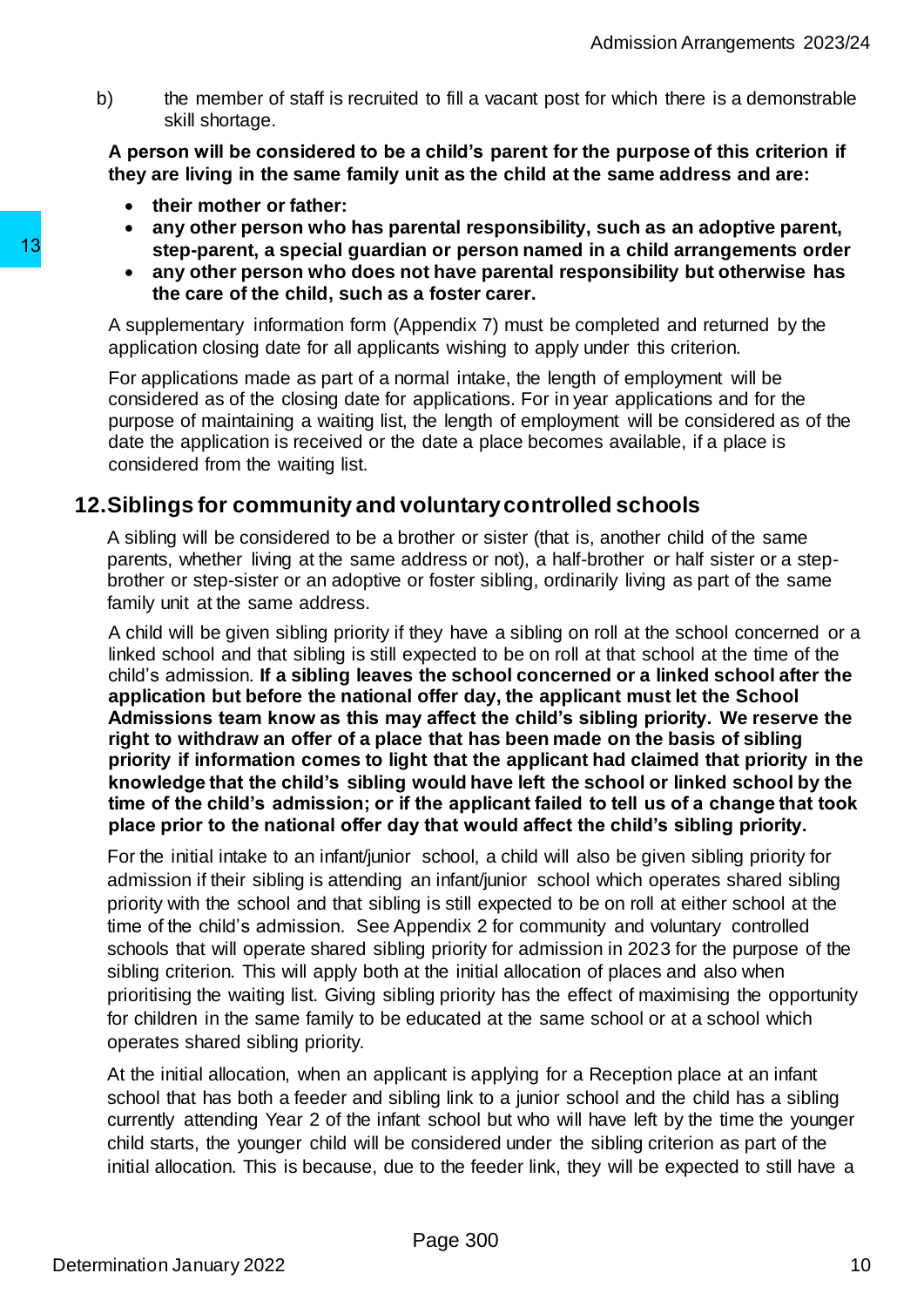sibling at the linked junior school at the time of admission. The schools for which this will apply are as follows:

- Bagshot Infant and Connaught Junior (Academy)
- \*Beauclerc Infant School and Chennestone Primary School
- Earlswood Infant and Earlswood Junior
- The Grange Community Infant and New Haw Community Junior (Academy) Horley Infant and Yattendon (Foundation)
- The Mead Infant and Auriol Junior (Academy)
- Meadowcroft Infant and St Ann's Heath Junior
- Meath Green Infant and Meath Green Junior
- \*\*Merrow CofE Infant and Bushy Hill Junior (Foundation)
- Shottermill Infant and Shottermill Junior
- Trumps Green Infant and St Ann's Heath Junior
- Walsh Memorial CofE Infant and Walsh CofE Junior
- West Byfleet Infant and West Byfleet Junior
- \* Shared sibling priority only applies to Beauclerc Infant School
- \*\* Shared sibling priority only applies to Merrow CofE Infant School

At the initial allocation, when an applicant is applying for both a Reception place and a Year 3 place at a primary school which has an intake at Reception and Year 3, or at separate infant/junior schools which operate shared sibling priority, if a place can only be offered to one child, the waiting list position for the other child will be adjusted to reflect the fact that they are expected to have a sibling in the school or another school which operates shared sibling priority in September 2023.

A mainstream child will also be given sibling priority for a school if they have a sibling with a final EHCP that names the same school, as long as the sibling with the EHCP is expected to start at the school before or on the same date as the mainstream child. Applicants will have to declare the details of any child whose EHCP names the school in order to be considered for sibling priority.

### <span id="page-10-0"></span>**13.Nearest school**

For schools which give priority to children who have the school as their nearest, all Surrey community and voluntary controlled schools will be considered, as will most academies and foundation, free, trust and voluntary aided schools. A list of the academies and foundation, free, trust and voluntary aided schools in Surrey and the out of county schools that will be excluded when assessing nearest school can be seen at Appendix 3.

The nearest school may be inside or outside the county boundary.

When assessing which school is nearest, distances to Surrey schools will be measured in a straight line from the address point of the child's home address, as set by Ordnance Survey, to the nearest point within each school which is used to measure distance for the purpose of prioritising admissions, as set out in each school's admission arrangements. Where a Surrey school does not use distance to prioritise admissions, the measuring point will be the nearest official school gate for pupils to use. Distances to schools outside of Surrey will be calculated using the postal address coordinates for the school. Parents can view Surrey's [School map](https://www.surreycc.gov.uk/schools-and-learning/schools/admissions/about-map/find-a-school) to see their home to school distances. 13<br>
If (Academy)<br>
I Health Junior<br>
I Health Junior<br>
Health Junior<br>
Health Junior<br>
Shealth Junior<br>
Unior<br>
Unior<br>
Walsh Coff Unior<br>
Walsh Coff Unior<br>
Beauclerc Infant School<br>
I Walsh Coff Unior<br>
Beauclerc Infant School<br>
In T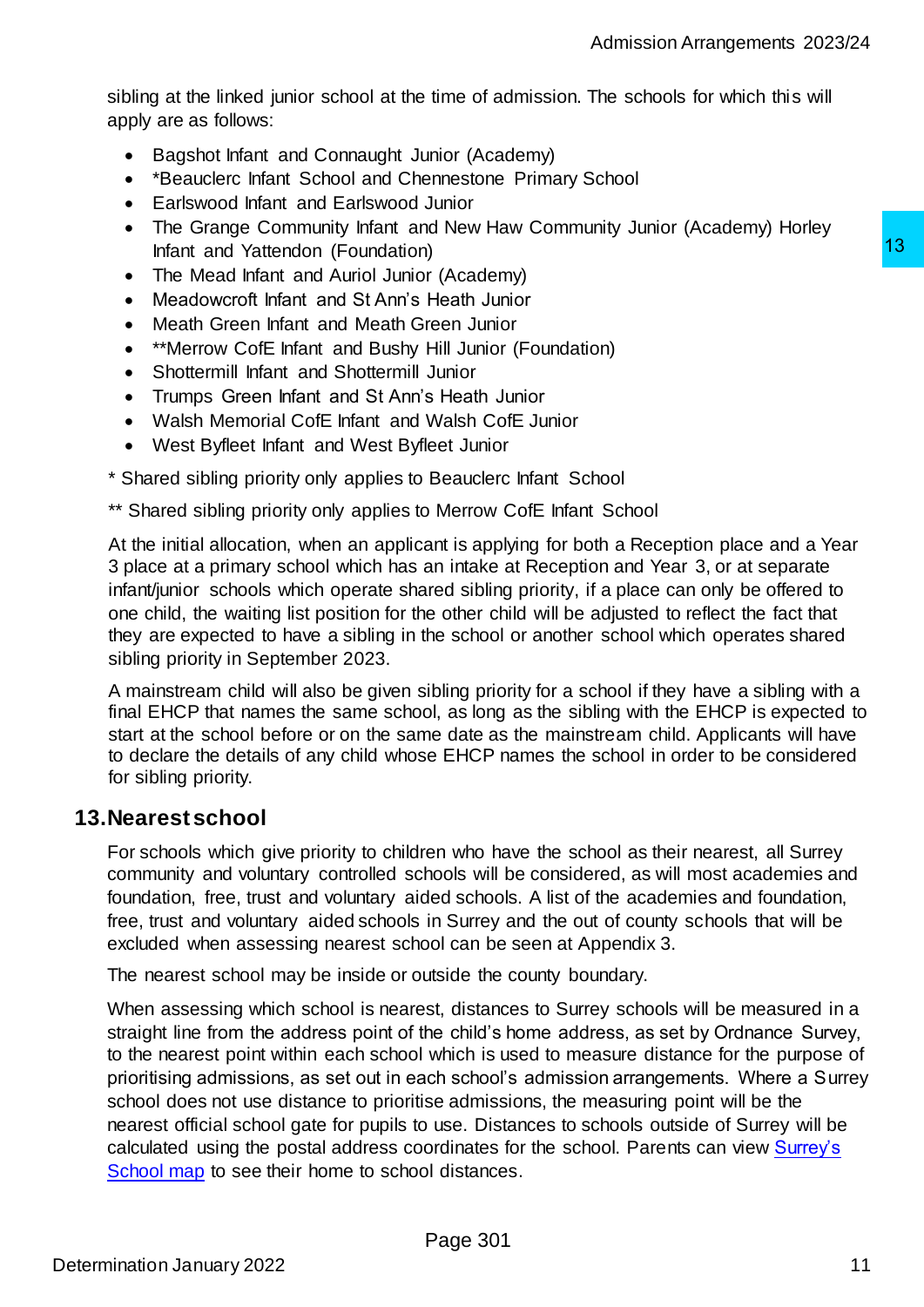Any child remaining on the waiting list after 1 September 2023 will be considered to be an application for in year admission. After this date, when assessing nearest school, all schools with the appropriate year group will be taken into account, other than those listed at Appendix 3.

# <span id="page-11-0"></span>**14.Home address**

Within the admission arrangements for community and voluntary controlled schools, the child's home address excludes any business or childminder's address and must be the child's normal place of residence. It also excludes any relative's address unless the child lives at that address as their normal place of residence. Where the child is subject to a child arrangements order and that order stipulates that the child will live with one parent/carer more than the other, the address to be used will be the one where the child is expected to live for the majority of the time. For other children, the address to be used will be the address where the child lives the majority of the time. In other cases, where the child spends an equal time between their parents/carers, it will be up to the parent/carers to agree which address to use. Where a child spends their time equally between their parents/carers and they cannot agree on who should make the application, we will accept an application from the parent/carer who is registered for child benefit. If neither parent/carer is registered for child benefit we will accept the application from the parent/carer whose address is registered with the child's current school or nursery. 13<br>
Within the admission arrangements for communicating<br>
child's home address excludes any business or<br>
child's normal place of residence. It also exclude<br>
lives at that address as their normal place of residence<br>
arrangem

We will not generally accept a temporary address if the main carer of the child still possesses or rents a property that has previously been used as a home address, nor will we accept a temporary address if we believe it has been used solely or mainly to obtain a school place when an alternative address is still available to that child. All distances will be measured by the computerised Geographical Information System maintained by Surrey's admissions team.

The address to be used for the initial allocation of places to Reception, Year 3 and Year 7 will be the child's address at the closing date for application. Changes of address may be considered in accordance with Surrey's coordinated scheme if there are exceptional reasons behind the change, such as if a family has just moved to the area. The address to be used for waiting lists, after the initial allocation, will be the child's current address. Any offer of a place on the basis of address is conditional upon the child living at the appropriate address on the relevant date. Applicants have a responsibility to notify Surrey County Council of any change of address.

# <span id="page-11-1"></span>**15. Tie breaker and the admission of twins, triplets, other multiple births or siblings born in the same academic year**

Unless stipulated otherwise, if within any criterion there are more children than places available, any remaining places will be offered to children who meet the criterion on the basis of proximity of the child's home address to the school, with children living nearest receiving the greater priority. Distance will be measured in a straight line from the address point of the child's home address, as set by Ordnance Survey, to the nearest official school gate for pupils to use. This is calculated using the admissions team's Geographical Information System.

Where two or more children share priority for a place, e.g. where two children live equidistant from a school, Surrey County Council will use random allocation to determine which child should be given priority.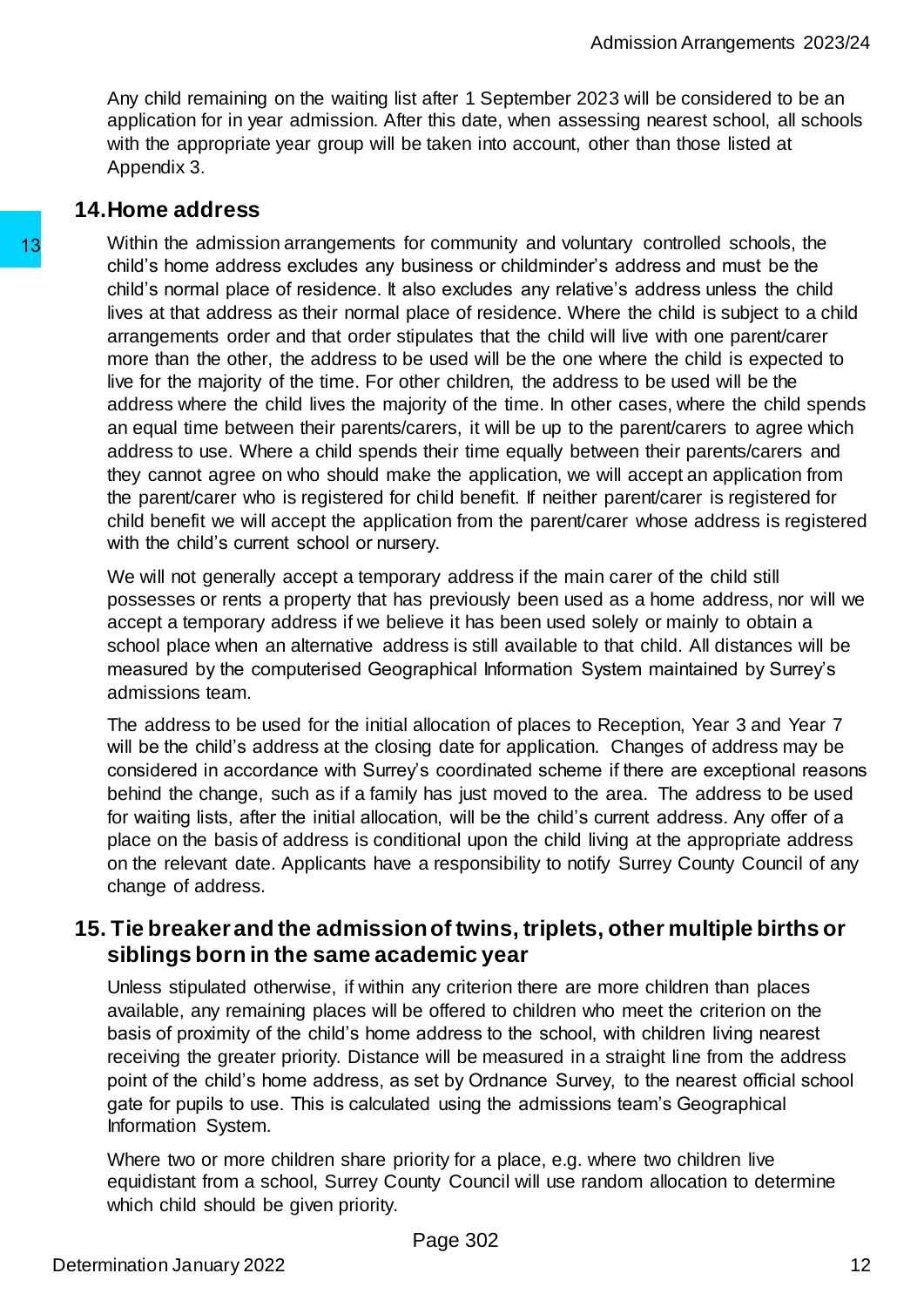In the case of multiple births, where children have equal priority for a place, Surrey County Council will use random allocation to determine which child should be given priority. If after the allocation one or more places can be offered but there are not sufficient places for all of them, each child will be offered a place.

# <span id="page-12-0"></span>**16.Waiting lists**

Where there are more children than places available, waiting lists will operate for each year group according to the oversubscription criteria for each school without regard to the date the application was received or when a child's name was added to the waiting list.

Waiting lists for each year group at each community and voluntary controlled school will be maintained until the 31 July 2024 when they will be cancelled. Applicants who wish a child to remain on the waiting list for the 2024/25 academic year must complete a **Continuing Interest form** through Surrey County Council **between 1 July 2024 and 31 August 2024**. Fully completed **forms** received during July 2024 will be used to reform the waiting list during August 2024. Applications received **between 1 August and 31 August** will be added to the waiting list as soon as they have been processed. **If a Continuing Interest form is not received by 31 August 2024 the applicant will be required to submit a new in year application.**  acces available, watting lists will operate for each year of centing in criteria for each school without regard to the date<br>child's name was added to the waiting list.<br>chierial or each school without regard to the date<br>chi

# <span id="page-12-1"></span>**17. In-year admissions**

The following applications will be treated as in-year admissions during 2023/24:

- applications for admission to Reception which are received after 1 September 2023;
- for any school which has a published admission number for Year 3, applications for admission to Year 3 which are received after 1 September 2023;
- applications for admission to Year 7 which are received after 1 September 2023;
- all other applications for admission to Years 1 to 6 and 8 to 11.

Applications for Surrey's community and voluntary controlled schools must be made to the local authority on Surrey's common application form. Where there are more applications than places available, each application will be ranked in accordance with the published oversubscription criteria for each school.

# <span id="page-12-2"></span>**18.Starting school**

The community and voluntary controlled infant and primary schools in Surrey have a single intake into Reception. All children whose date of birth falls between 1 September 2018 and 31 August 2019 l be eligible to apply for a full time place in Reception at a Surrey school for September 2023. Applicants can defer their child's entry to Reception until later in the school year, but this will not be agreed beyond the beginning of the term after the child's fifth birthday, nor beyond the beginning of the final term of the academic year for which the offer was made. Applicants may also arrange for their child to start part time until their child reaches statutory school age.

# <span id="page-12-3"></span>**19.The admission of children outside of their chronological year group**

Applicants may choose to seek a place outside their child's chronological (correct) year group. Decisions will be made on the basis of the circumstances of each case and what is in the best interests of the child concerned.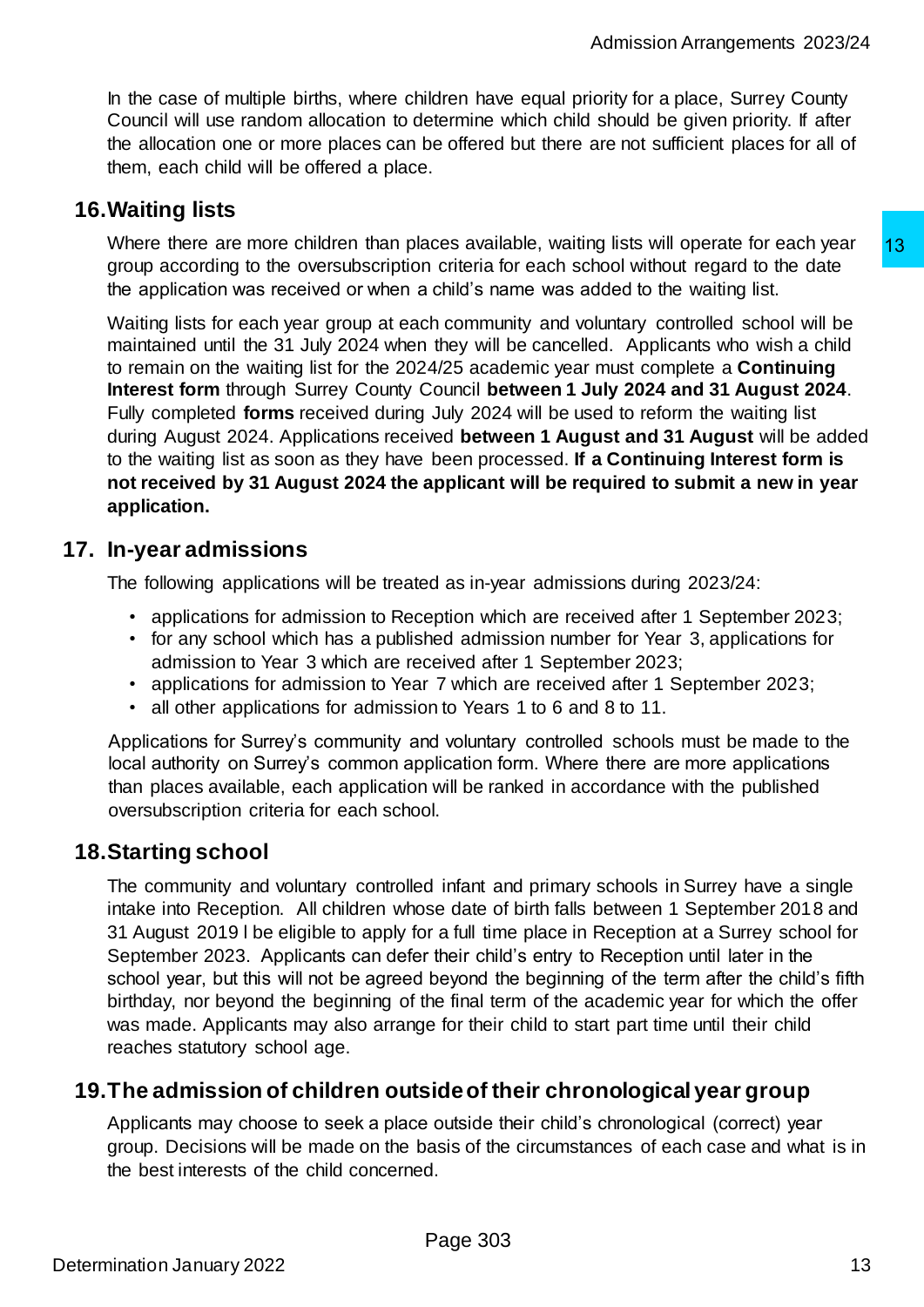- Applicants who are applying for their child to have a decelerated entry to school, i.e. to start later than other children in their chronological age group, should initially apply for a school place in accordance with the deadlines that apply for their child's chronological age. If, in liaison with the headteacher, the local authority agrees for the child to have a decelerated entry to a community or voluntary controlled school the place cannot be deferred and instead the applicant will be invited to apply again in the following year for the decelerated cohort.
- Applicants who are applying for their child to have an accelerated entry to school, i.e. to start earlier than other children in their chronological age group, must initially apply for a school place at the same time that other families are applying for that cohort. If, in liaison with the headteacher, the local authority agrees for the child to have an accelerated entry to a community or voluntary controlled school, the application will be processed. If it is not agreed for the child to have an accelerated entry to a community or voluntary controlled school, the applicant will be invited to apply again in the following year for the correct cohort. 13<br>
a becomes a contout.<br>
A popiciants who are applying for their child to that earlier than other children in their chinn<br>
school place at the same time the different minit of the school place at the same time the dimetri

Applicants must state clearly why they feel admission to a different year group is in the child's best interest and provide what evidence they have to support this. More information on educating children out of their chronological year group and the process for making such requests is available on Surrey's [admissions web page](https://www.surreycc.gov.uk/schools-and-learning/schools/admissions)

# **20.Nursery admissions**

The local authority has delegated the admissions of nursery children to the governing body of community and voluntary controlled schools/nurseries. Applicants wishing to apply for a place must complete the application form and submit it directly to the school or nursery that they wish to apply for in accordance with the dates set by the school.

In considering these arrangements for community and voluntary controlled schools/nurseries, see sections 9 to 15 for more information on:

- Looked after and previously looked after children
- Exceptional social/medical need
- Children of a member of staff
- Siblings
- Home address
- Tie breakers

Community and voluntary controlled infant and primary schools which operate a nursery during term time only, will offer sessions totalling 15 or 30 hours a week, depending on the school and the eligibility of the child. Each school will identify which sessions constitute the child's universal entitlement and which are their extended entitlement.

### **Places for two year olds**

Some nurseries admit two year olds who meet the eligibility criteria to receive Funded Early Education for Two year olds (FEET). Where there are more applications than places available, eligible children will be ranked according to the following criteria:

- a) Looked after and previously looked after children
- b) Exceptional social/medical need
- c) **Children of a member of staff**
- d) Children who will have a sibling attending the nursery or the main school at the time of admission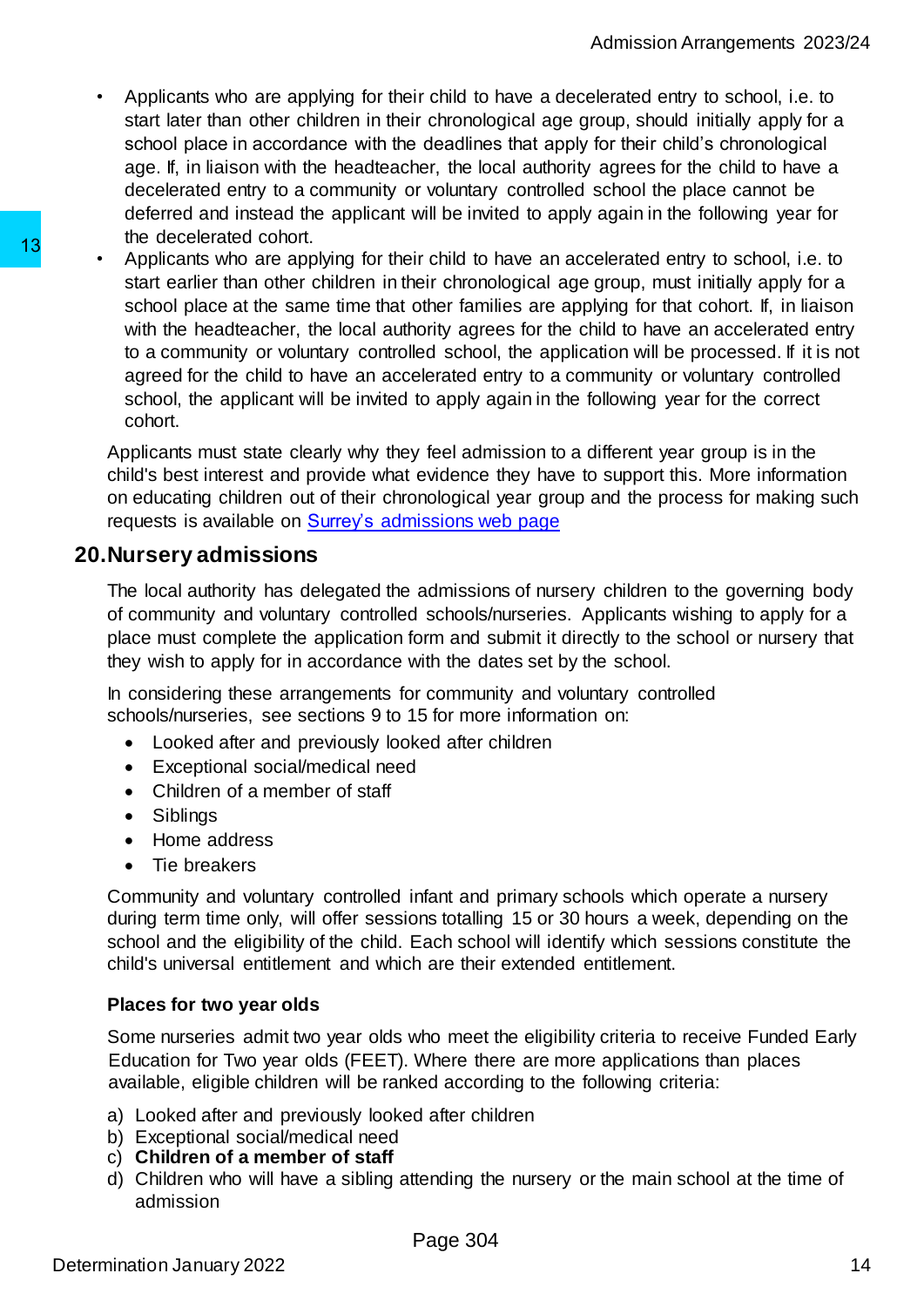#### e) Any other children

Where any category is oversubscribed, children will be ranked according to the straight line distance that they live from the school with priority being given to children who live closest to the school.

Once such children are placed on roll at a nursery, they will be automatically entitled to take up a three year old place and the number of places available for three year olds will reduce.

#### **Places for three year olds**

All children will be eligible to be considered for admission to a nursery class in a community or voluntary controlled school or nursery in the term after they turn three years old, although admission will be subject to an application being made and places being available. When a nursery in a community or voluntary controlled infant or primary school is oversubscribed for a three year old place, applications for entry in 2023/2024 will be ranked according to the following criteria, which will be applied in the first instance to children wishing to take up the free early years provision: 13<br>
the term after they turn three years old, although<br>
in the term after they turn three years old, although<br>
bion being made and places being available.<br>
Intrinstry controlled infant or primary school is over-<br>
proprinca

- a) Looked after and previously looked after children
- b) Exceptional social/medical need
- c) **Children of a member of staff**
- d) Children who will have a sibling attending the nursery or the main school at the time of admission
- e) Children who will turn 4 years old between 1 September 2023 to 31 August 2024 (this is to give priority to older children who will be due to transfer to Reception in the next academic year and hence only have one year left to attend nursery)
- f) Children who will be 3 years old between 1 September 2023 to 31 August 2024 (these children will be able to stay on in nursery for another year in 2024/25 as they will not be due to start Reception until September 2024)

Where any category is oversubscribed, children will be ranked according to the straight line distance that they live from the school or nursery, with priority being given to children who live closest.

#### **Procedures for admission**

Each school will endeavour to inform applicants of the outcome of their application by letter, at least one term before admission. A school will only allocate nursery sessions once it has determined that a place can be offered in accordance with the admission criteria. If an applicant is offered a place they must confirm acceptance directly with the school by the date stipulated in their offer letter.

The final decision with regard to admission and the allocation of sessions rests with the governing body of the school.

Where a school is oversubscribed it will maintain a waiting list in criteria order.

Admission to a school's nursery does not guarantee admission to the Reception class at that school. Applications for Reception must be made on a separate application and be submitted by the statutory deadline in order to be considered.

Some schools or nurseries may allow parent/carers to pay for extra nursery provision, beyond their funded entitlement. However such requests will only be considered once all applications for the funded early year's entitlement have been processed.